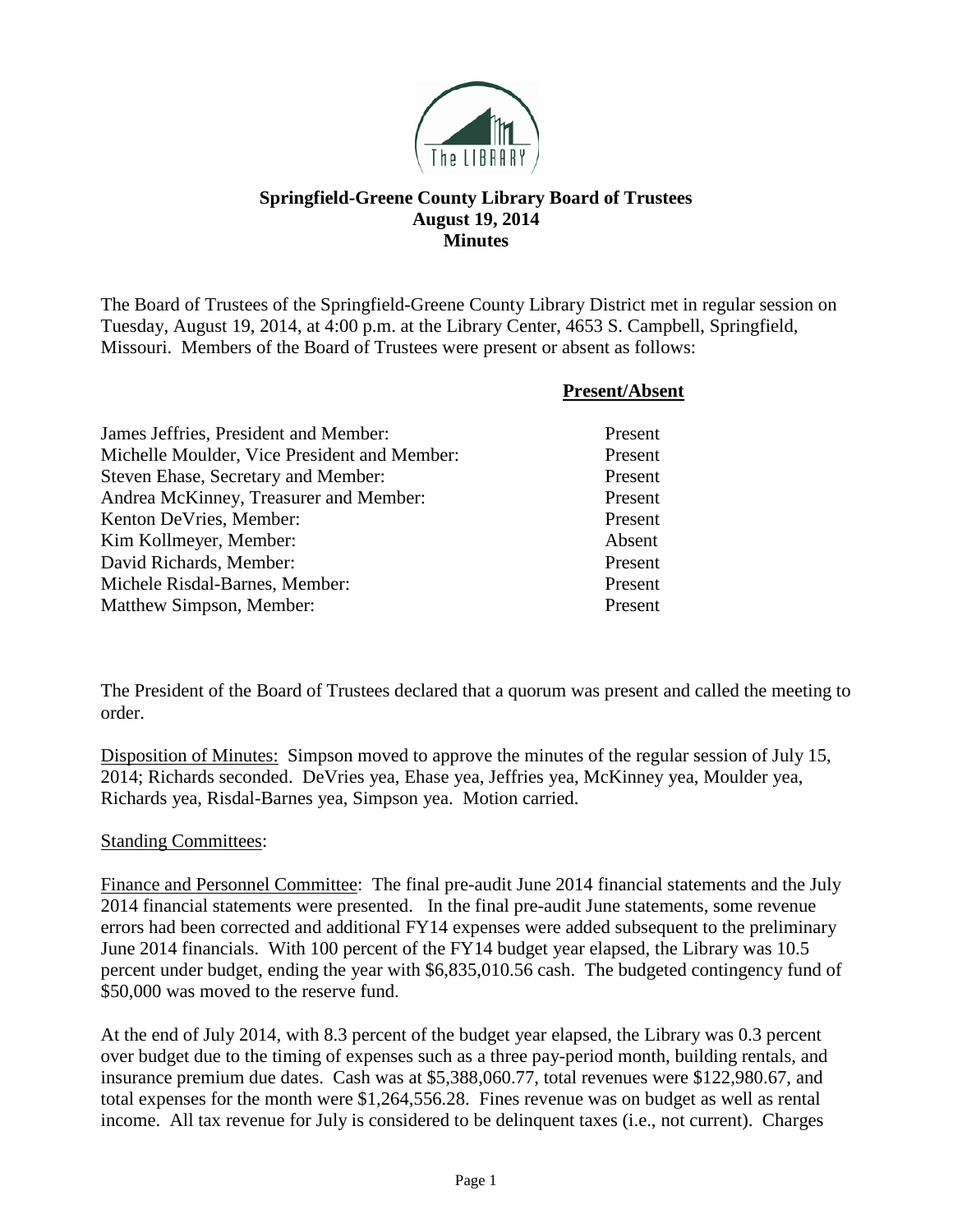and Services were over budget due to the annual Innovative payment under Account 5373 Office Equipment Repairs.

Buildings and Grounds Committee:

- The Library Station electronic message board was installed and made to function properly.
- There is a new cyberbar at the Park Central Branch.
- There are ten new computers at the Library Station.
- At the Ash Grove Branch, the City of Ash Grove will be making sidewalk repairs that will detour foot traffic for up to 30 days.
- Repair of the skylight at the Library Center will be paid for by an insurance claim of approximately \$66,000.
- Jim Schmidt attended a re-zoning meeting with regard to the land to the south of the Library Center.

Report of the Director:

- The Mediasurfer iPad dispenser arrived at the Library Center Reference Department. Sixteen iPads can be checked out for two hours and used in the Library Center by patrons of any age with a valid library card in good standing.
- A new Media Lab was added to the Edge Community Technology Center, using \$4,540 in Library Services and Technology Act grant along with matching funds from the Library.
- The Library was awarded a Greene Apple Grant from Library Services and Technology Act funds totaling \$14,310 to purchase 12 Apple iMac computers for use at six branches.
- The Missouri State legislative veto session is scheduled for September 10. Depending on the outcome, Governor Jay Nixon will make a decision on whether he will release or continue to withhold state money that funds State Aid and the state REAL program. The impact on the Library's FY15 budget is approximately \$200,000.
- Since June 9, the Library Center has earned \$11,155 in processing and photo fees as a Passport Acceptance Center.
- Planning & Development Librarian Gay Wilson and Cooper attended the PLA Bootcamp for training on identifying service needs, planning and allocating resources for those needs.
- Hours will change at the Ash Grove Branch, effective September 2. New hours will be 8:30 a.m. to 6:00 p.m. Monday through Thursday, 8:30 a.m. to 5:00 p.m. Friday, and 9:30 am. To 3:30 p.m. on Saturday. This change reduces the hours from 55 per week to 52.5 per week, and better fits patrons' schedules.
- Cooper has appointed an Adult Programming Committee in lieu of a coordinator. The chair is Midtown Carnegie Branch Manager Eva Pelkey and is made up of 11 additional staff members from around the District who are involved in adult programming.

Foundation Update: Foundation and Development Director Valerie Richardson reported that the Brentwood Capital Campaign is at \$1,257,122, and this includes \$118,925 in pledges. The Foundation is in the process of planning two events, one a music and one an author-themed event. The Fund Development Committee will be meeting to work on these, and an update will be presented to the board in October. The Renew Brentwood Steering Committee will meet every month. Two major grants are still outstanding, and Richardson will meet with Annie Busch to gather information on the status of the Titus Foundation application. Richardson asked the board for names of contacts for a list of companies (see handout).